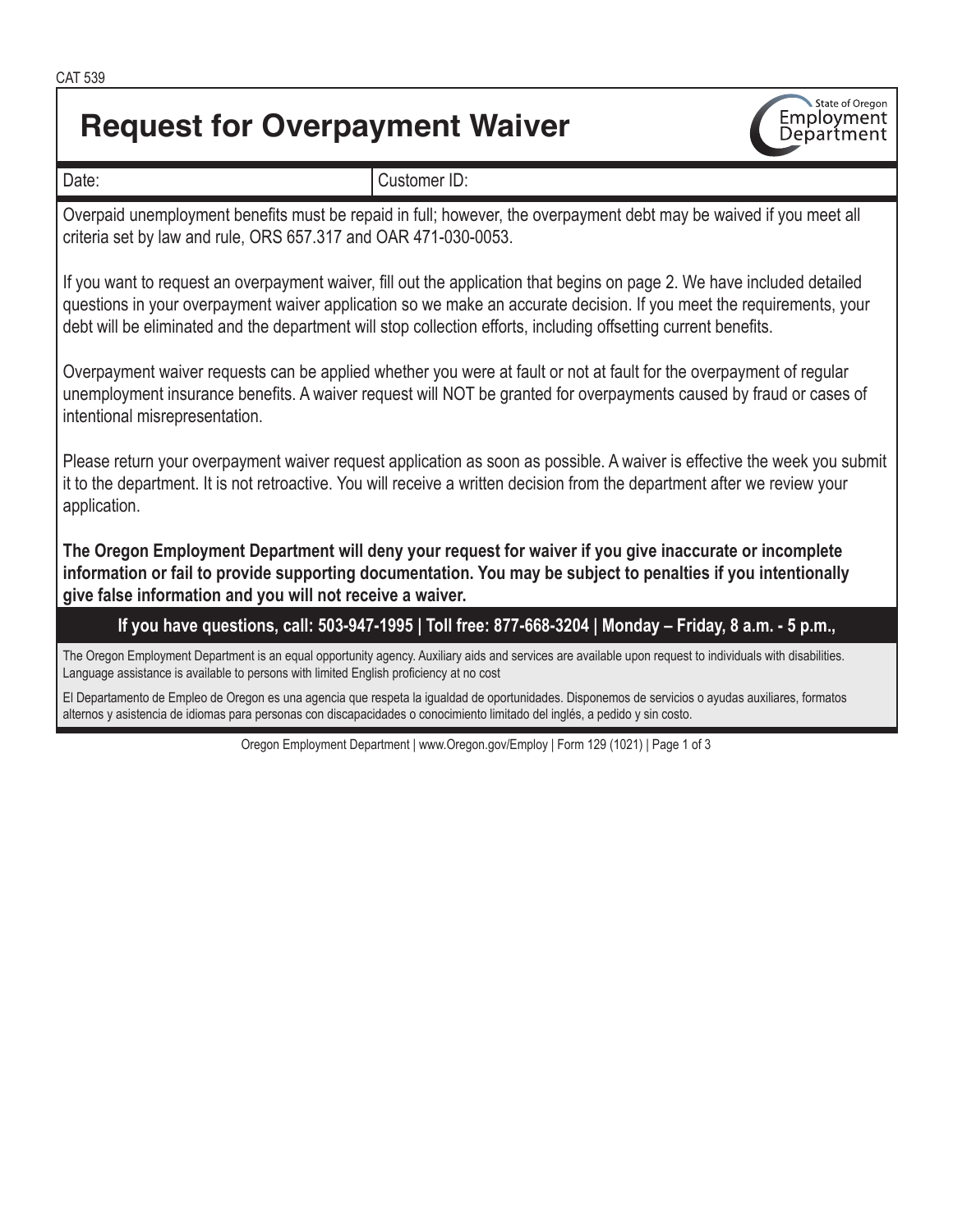| <b>Household Information</b>                                                                                                                                                                                         |           |                       |              |  |  |  |  |
|----------------------------------------------------------------------------------------------------------------------------------------------------------------------------------------------------------------------|-----------|-----------------------|--------------|--|--|--|--|
| Do you have a spouse/domestic partner with whom you live and share expenses?                                                                                                                                         |           |                       | No<br>Yes    |  |  |  |  |
| Do you have another adult living in the same household with whom some expenses are shared?                                                                                                                           | No<br>Yes |                       |              |  |  |  |  |
| How many adults live in the household?                                                                                                                                                                               |           |                       |              |  |  |  |  |
| How many minors (under 18 years old) live in the household?                                                                                                                                                          |           |                       |              |  |  |  |  |
| The Employment Department must verify financial information of all wage earners in the household.<br>This information will be kept confidential in accordance with ORS chapter 657.                                  |           |                       |              |  |  |  |  |
| By signing below, I authorize the Oregon Employment Department to verify my earnings and other financial information nec-<br>essary to determine the applicant's need for a waiver of recovery of overpaid benefits. |           |                       |              |  |  |  |  |
| Printed name of spouse/partner:                                                                                                                                                                                      |           |                       |              |  |  |  |  |
| Signature:                                                                                                                                                                                                           | Date:     |                       |              |  |  |  |  |
| By signing below, I authorize the Oregon Employment Department to verify my earnings and other financial information nec-<br>essary to determine the applicant's need for a waiver of recovery of overpaid benefits. |           |                       |              |  |  |  |  |
| Printed name of other adult sharing expenses:                                                                                                                                                                        |           |                       |              |  |  |  |  |
| Signature:                                                                                                                                                                                                           |           | Date:                 |              |  |  |  |  |
| By signing below, I authorize the Oregon Employment Department to verify my earnings and other financial information nec-<br>essary to determine the applicant's need for a waiver of recovery of overpaid benefits. |           |                       |              |  |  |  |  |
| Printed name of other adult sharing expenses:                                                                                                                                                                        |           |                       |              |  |  |  |  |
| Signature:                                                                                                                                                                                                           | Date:     |                       |              |  |  |  |  |
| Reminder: You must attach copies of bills, statements or additional information to support your income and ex-<br>penses. Failure to do so may result in a denial of the waiver.                                     |           |                       |              |  |  |  |  |
| <b>Income and Expense Information</b><br>(Include current copies of bills, statements, or additional information)                                                                                                    |           |                       |              |  |  |  |  |
| Current Total Household Monthly Income (you, your spouse/partner, and/or other people in your household)                                                                                                             |           |                       |              |  |  |  |  |
| <b>Type of Income</b>                                                                                                                                                                                                | You       | <b>Spouse/Partner</b> | <b>Other</b> |  |  |  |  |
| Wages Received: Before taxes/monthly                                                                                                                                                                                 |           |                       |              |  |  |  |  |
| Self-Employment: Before taxes/monthly                                                                                                                                                                                |           |                       |              |  |  |  |  |
| Pensions/monthly                                                                                                                                                                                                     |           |                       |              |  |  |  |  |
| Interest                                                                                                                                                                                                             |           |                       |              |  |  |  |  |
| Dividends (e.g., PFD, Stockholder)                                                                                                                                                                                   |           |                       |              |  |  |  |  |
| Public Assistance (e.g., Supplemental Nutrition<br>Assistance Program/Food Stamps, Energy<br>Assistance, WIC)                                                                                                        |           |                       |              |  |  |  |  |
| Other:                                                                                                                                                                                                               |           |                       |              |  |  |  |  |
| Other:                                                                                                                                                                                                               |           |                       |              |  |  |  |  |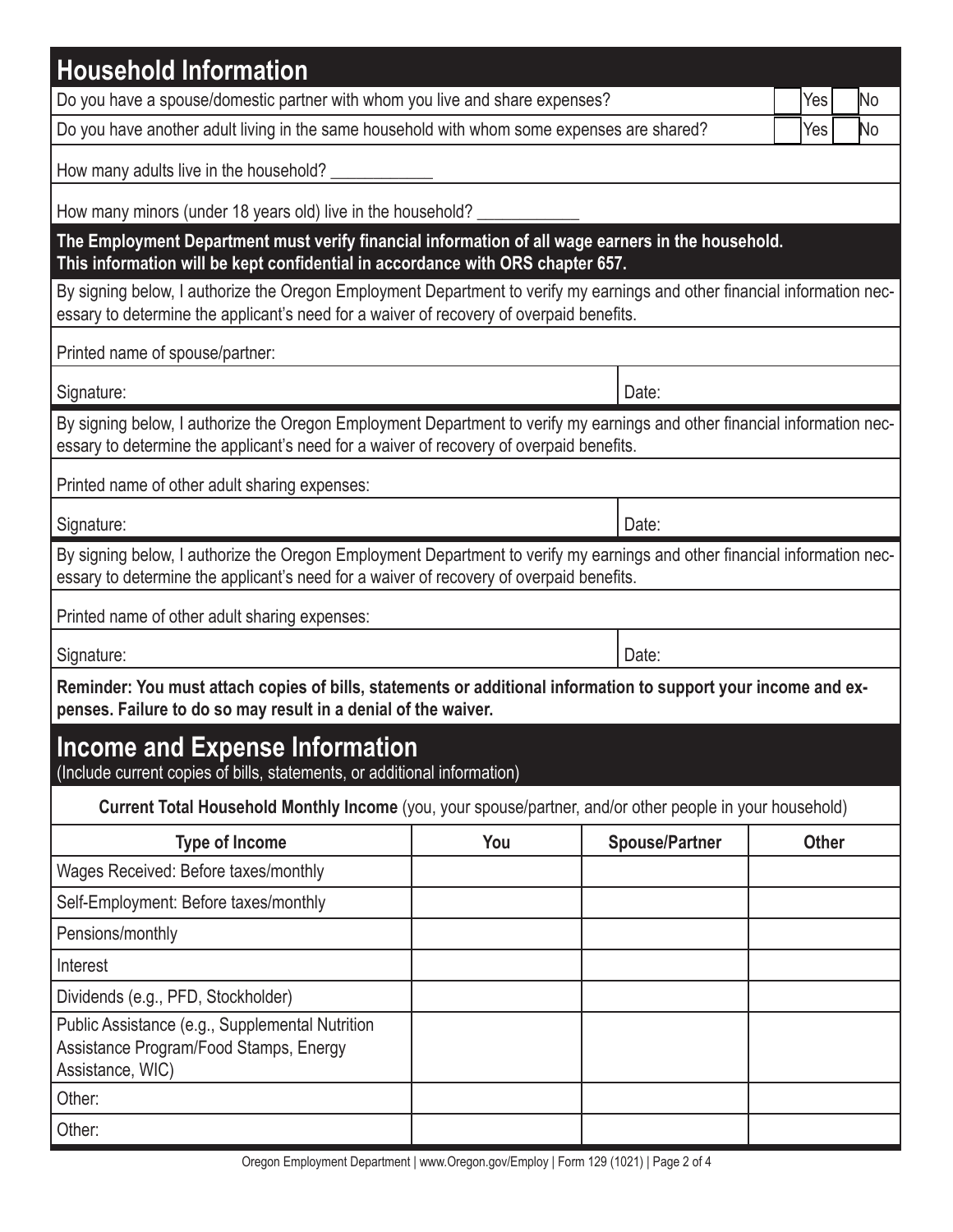| Assets Currently Available to Yourself and Spouse/Partner |                            |     |                       |                       |                |  |  |  |
|-----------------------------------------------------------|----------------------------|-----|-----------------------|-----------------------|----------------|--|--|--|
| <b>Type of Account</b>                                    | <b>Banking Institution</b> |     | <b>City and State</b> |                       | <b>Balance</b> |  |  |  |
| Cash on Hand                                              |                            |     |                       |                       | \$             |  |  |  |
| <b>Checking Account</b>                                   |                            |     |                       |                       | \$             |  |  |  |
| <b>Checking Account</b>                                   |                            |     |                       |                       | \$             |  |  |  |
| Savings                                                   |                            |     |                       |                       | \$             |  |  |  |
| Savings                                                   |                            |     |                       |                       | \$             |  |  |  |
| <b>Stocks and Bonds</b>                                   |                            |     |                       |                       | \$             |  |  |  |
| <b>IRA</b>                                                |                            |     |                       |                       | \$             |  |  |  |
| <b>IRA</b>                                                |                            |     |                       |                       | \$             |  |  |  |
| Other:                                                    |                            |     |                       |                       | \$             |  |  |  |
| <b>Household Expenses</b>                                 |                            |     |                       |                       |                |  |  |  |
| <b>Type of Expense</b>                                    |                            | You |                       | <b>Spouse/Partner</b> | <b>Other</b>   |  |  |  |
| Rent/House Payment                                        |                            |     |                       |                       |                |  |  |  |
| Auto Loans                                                |                            |     |                       |                       |                |  |  |  |
| Vehicle Maintenance/Gas                                   |                            |     |                       |                       |                |  |  |  |
| <b>Utilities</b>                                          |                            |     |                       |                       |                |  |  |  |
| Food                                                      |                            |     |                       |                       |                |  |  |  |
| Child Care                                                |                            |     |                       |                       |                |  |  |  |
| Child Support/Alimony                                     |                            |     |                       |                       |                |  |  |  |
| Insurance                                                 |                            |     |                       |                       |                |  |  |  |
| Medical/Dental                                            |                            |     |                       |                       |                |  |  |  |
| <b>Credit Card</b>                                        |                            |     |                       |                       |                |  |  |  |
| <b>Credit Card</b>                                        |                            |     |                       |                       |                |  |  |  |
| Clothing                                                  |                            |     |                       |                       |                |  |  |  |
| Television/Internet                                       |                            |     |                       |                       |                |  |  |  |
| Property Taxes (if not part of house payment)             |                            |     |                       |                       |                |  |  |  |
| Other:                                                    |                            |     |                       |                       |                |  |  |  |
| Other:                                                    |                            |     |                       |                       |                |  |  |  |

#### **Extraordinary Circumstances**

Please explain, on the back of this page, any additional circumstances for consideration in determining your eligibility for waiver of overpayment recovery. Attach additional pages if necessary.

### **Certification and Authorization to Release Information**

I swear or affirm that the information provided is true and complete. I authorize the release of any financial information to the Oregon Employment Department in order to verify the accuracy of the above information. I understand providing false information will result in denial of my request for waiver of overpayment recovery.

Signature: \_\_\_\_\_\_\_\_\_\_\_\_\_\_\_\_\_\_\_\_\_\_\_\_\_\_\_\_\_\_\_\_\_\_\_\_\_\_\_\_\_\_\_\_\_\_\_ Date: \_\_\_\_\_\_\_\_\_\_\_\_\_\_\_\_\_\_\_\_\_\_\_\_\_\_\_\_\_\_